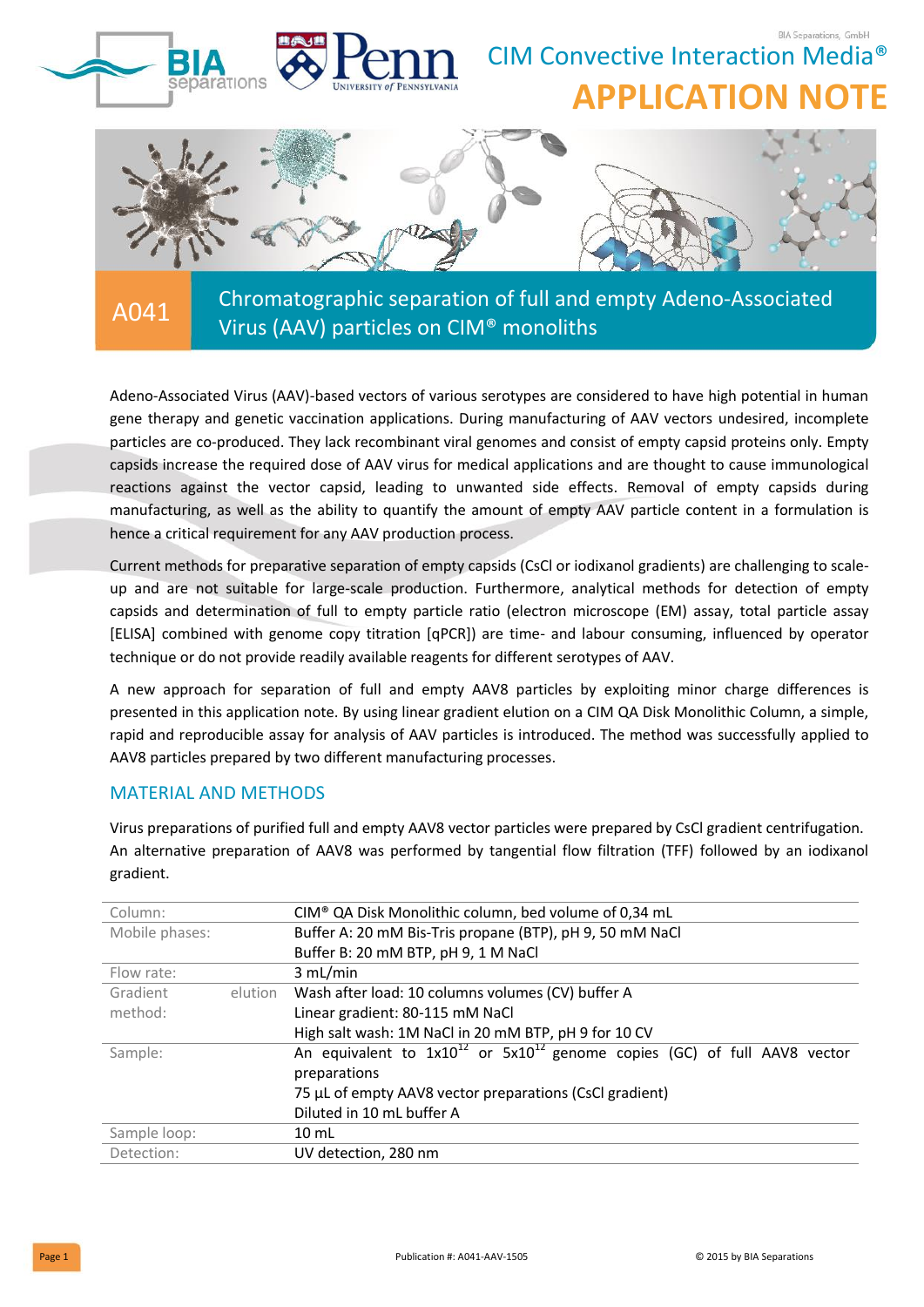# RESULTS

#### *Electron microscopy*

The presence of full and empty particles in AAV8 preparations preparations was analyzed by electron microscopy. Empty particles are indicated by arrows (Figure 1).

#### *> Figure 1*



6,28 % empty particles Empty particles 4,4 % empty particles

#### *Chromatographic separation of full and empty AAV particles*

Initial binding-elution experiments with CsCl gradient preparations of full and empty AAV8 vector particles were performed. Different retention volumes at linear salt gradients indicated that chromatographic separation of full and empty vector particles is possible (data not shown).

Based on these results a mixture of full and empty particles was applied to a CIM QA Disk Monolithic Column (Figure 2). An arbitrary volume of 75 µL of an empty capsid preparation was mixed with  $1x10^{12}$  GC of a preparation containing 93.7% full AAV vector particles (as measured by EM) (Figure 2).

*> Figure 2*



| Peak              | Retention<br>[mL] | Area<br>$[mAU*mL]$ | Height<br>[mAU] |
|-------------------|-------------------|--------------------|-----------------|
|                   | 20,19             | 9,2455             | 9,387           |
|                   | 22,49             | 17,6555            | 24,557          |
| Empty: Full ratio | 0,52:1            |                    |                 |
| % Empty           | 34                |                    |                 |

Clearly distinguishable peaks representing empty and full capsids were detected. The later elution peak contained >99% of the loaded full particles (determined by qPCR). The calculated relative amount (according to measured peak areas) of empty capsids was 34% (Figure 2).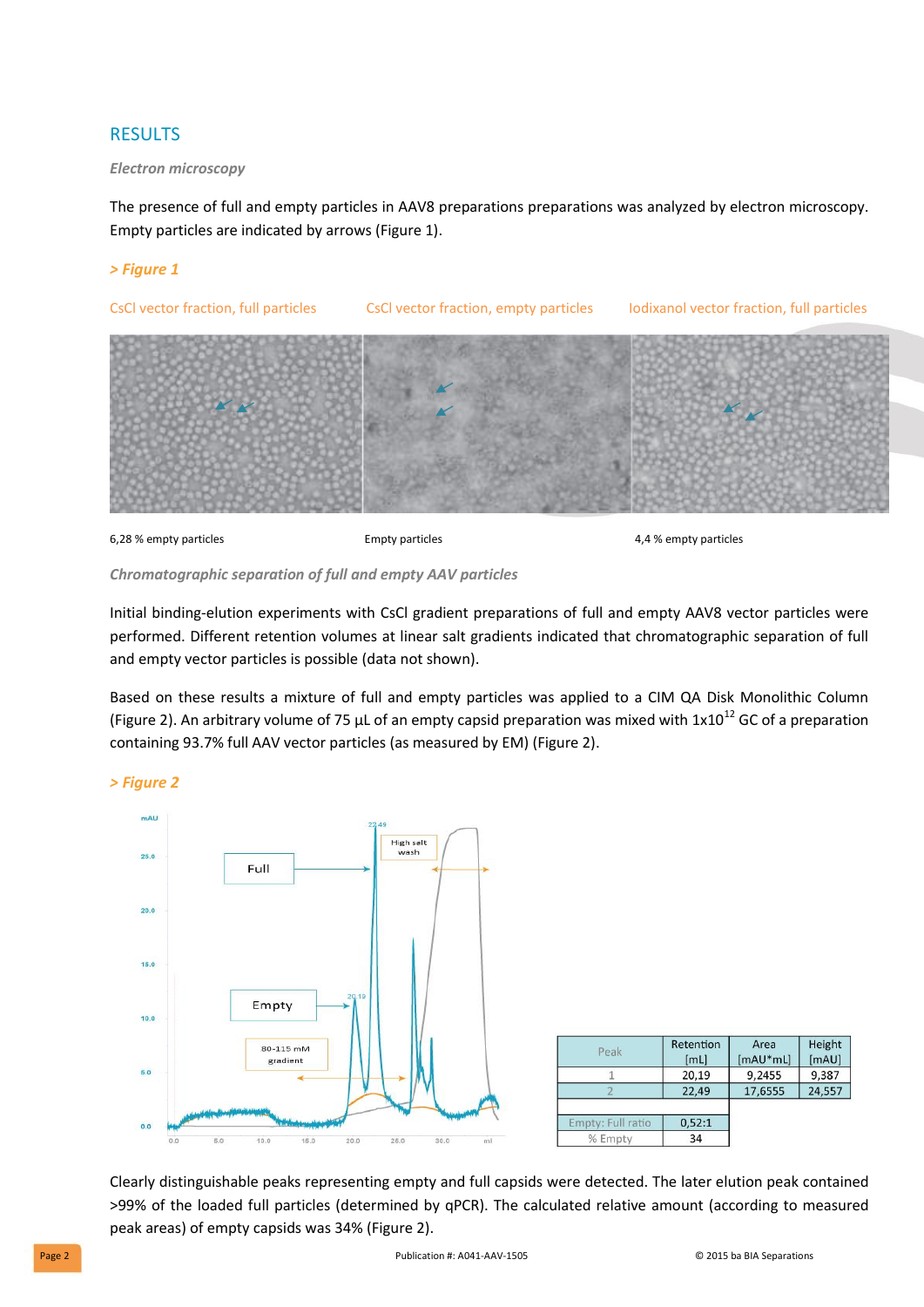Chromatographic separation of AAV8 capsids was then used for analysis of full to empty particle ratio in different AAV preparations. Based on chromatographic peak integration the quantification of an AAV preparation by CsCl gradient (93.7% full as measured by EM) resulted in an empty-to-full ratio of 0.016 (1.6% empty particles), compared to 0.067 (6.28% empty particles) as determined by EM analysis (data not shown).

#### *Chromatographic separation and quantification of AAV particles produced by alternative process*

The applicability of CIM QA-based separation and quantification was next assessed for an alternative AAV preparation (prepared by TFF followed by iodixanol gradient). AAV preparation that contained an equivalent of  $5x10^{12}$  GC was loaded on CIM QA disk and separated with linear gradient elution as depicted on the chromatogram (Figure 3). Five times more AAV particles were loaded compared to AAV prepared by CsCl (Figure 2), which resulted in broadening of the elution peak. Intergration of peak areas for a minor peak eluting at 20.0 min and major peak eluting at 22.2 min (Figure 3) suggested an empty-to-full ratio of 0.026 (2.5% empty particles), in good agreement with the ratio obtained by EM (empty-to-full ratio of 0.05; 4.5% empty particles).



To demonstrate the applicability of the method to different AAV production processes, AAV sample was spiked with an empty particle preparation an injected on the CIM QA disk using the same gradient conditions (Figure 4).